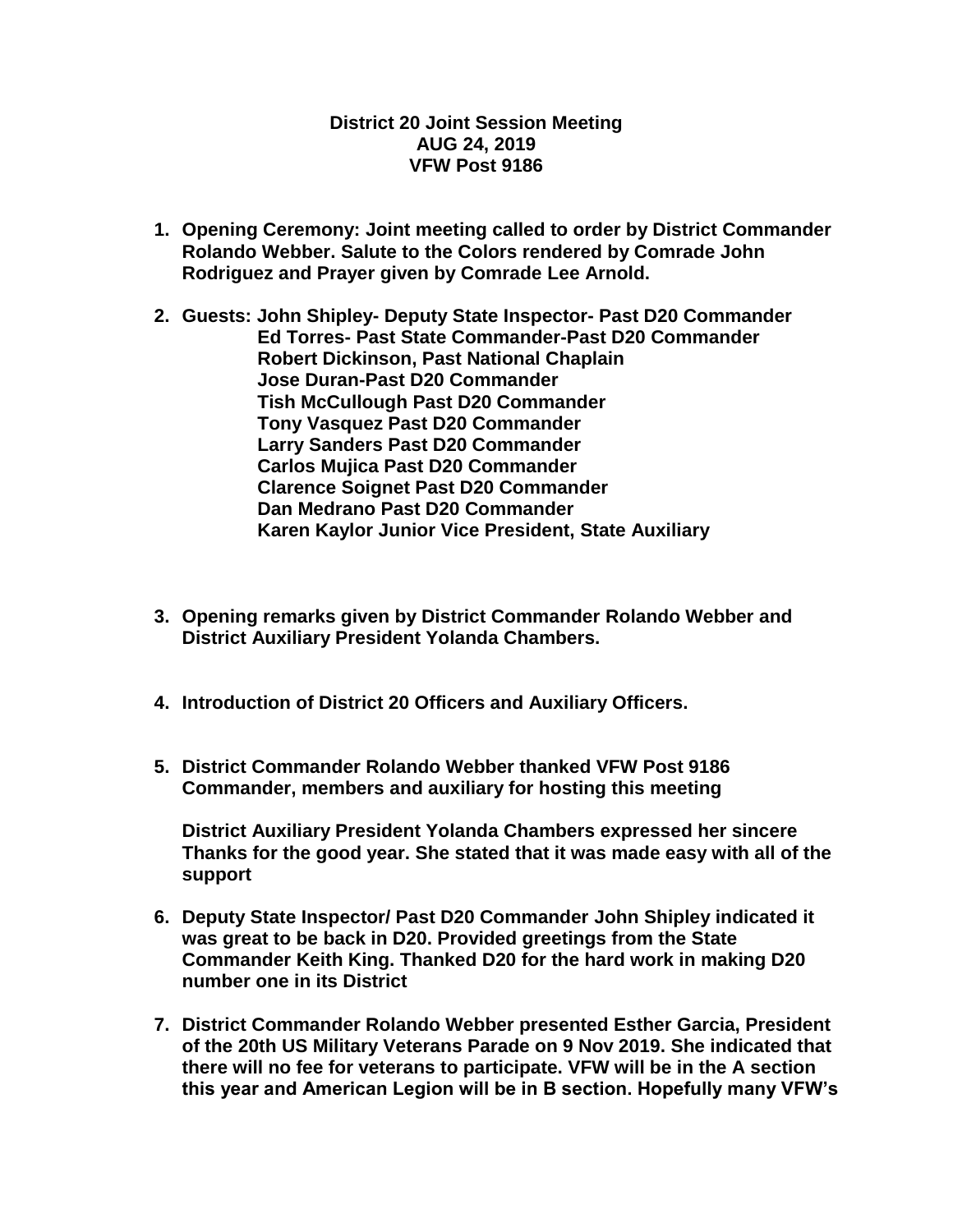**will participate. Looking for Honorary Grand Marshalls. A veterans festival will be conducted at Milo Park from 10am-5:30pm.**

- **8. Roger Flores, Fiesta Commission Grand Secretary of the Membership Committee consider becoming a member of the Commission. Provided the website for the Fiesta and how to get involved. Thanked all for their service to the Nation.**
- **9. Karen Kaylor, Junior Vice President, State Auxiliary thanked all for being invited to D20. Thanked all for their service.**
- **10.Yolando Chambers, President, D20 Auxiliary thanked Post Commander 9186 Nathan Zuniga for hosting this meeting. Thanked Karen Kaylor, Junior Vice President, State Auxiliary for attending. She also mentioned the following for attending Jane McCormack, Past National Council,Past State Auxiliary President and other past offices. Also thanked Erma Zales, President D18 Auxiliary, Post 7473 Auxiliary President. Also Diane Cisneros, Operation Southern Comfort an organization supporting our Warriors. Shae also stated that D20 is a powerhouse of volunteers and will complete its programs. To all the best of luck and a most productive and successful year. Aloha means Love, Peace and Compassion.**
- **11.District Commander Rolando Webber gave an award to Past District Commander John Shipley. Past District Commander thanked all of D20 and its Staff Officers. The following posts were also presented awards from National.**

**1533,6970,7108,8397, 8541,9174,12171,12041**

- **12.District Chief of Staff, Jose Duran stated that the turn in date for the turn in of VOD, PP, Teachers Awards will be 16 Nov 2019 at Post 7108. All schools are open to all Posts.**
- **13.Officer of the Day, John Rodriquez had veterans of each service stand and recognized by the date they were formed. He also honored a Post 9186 Charter Member and World War II veteran Ramon Padilla in attendance at this meeting.**
- **14.District Commander Rolando Webber remined all of the USS Cole ceremony at Fort Sam Houston on 12 Oct 2019. There two remaining for the 20 year D20 commitment.**
- **15.Past District Auxiliary President, Belinda Torres presented information about the 100th Anniversary of Texas VFW and the Buddy Poppy poster where the funds will go the National Home for Children. The cost is \$5.00.**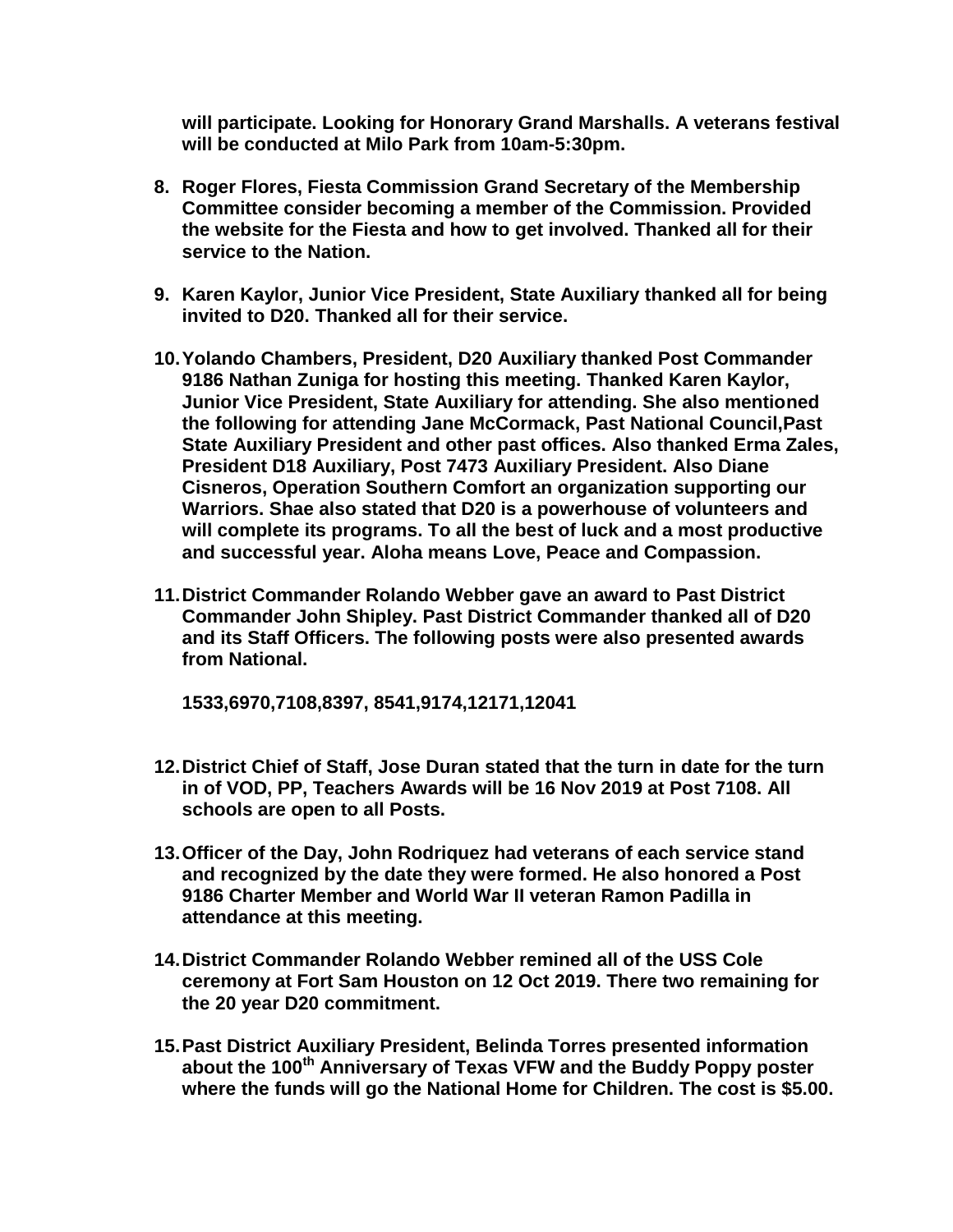**All making a purchase will be recognized at the State Midwinter Conference and Convention.**

**16.Closing ceremonies salute to the Colors by Comrade John Rodriguez and closing prayer by Auxiliary Chaplain Gladys Portalatin.**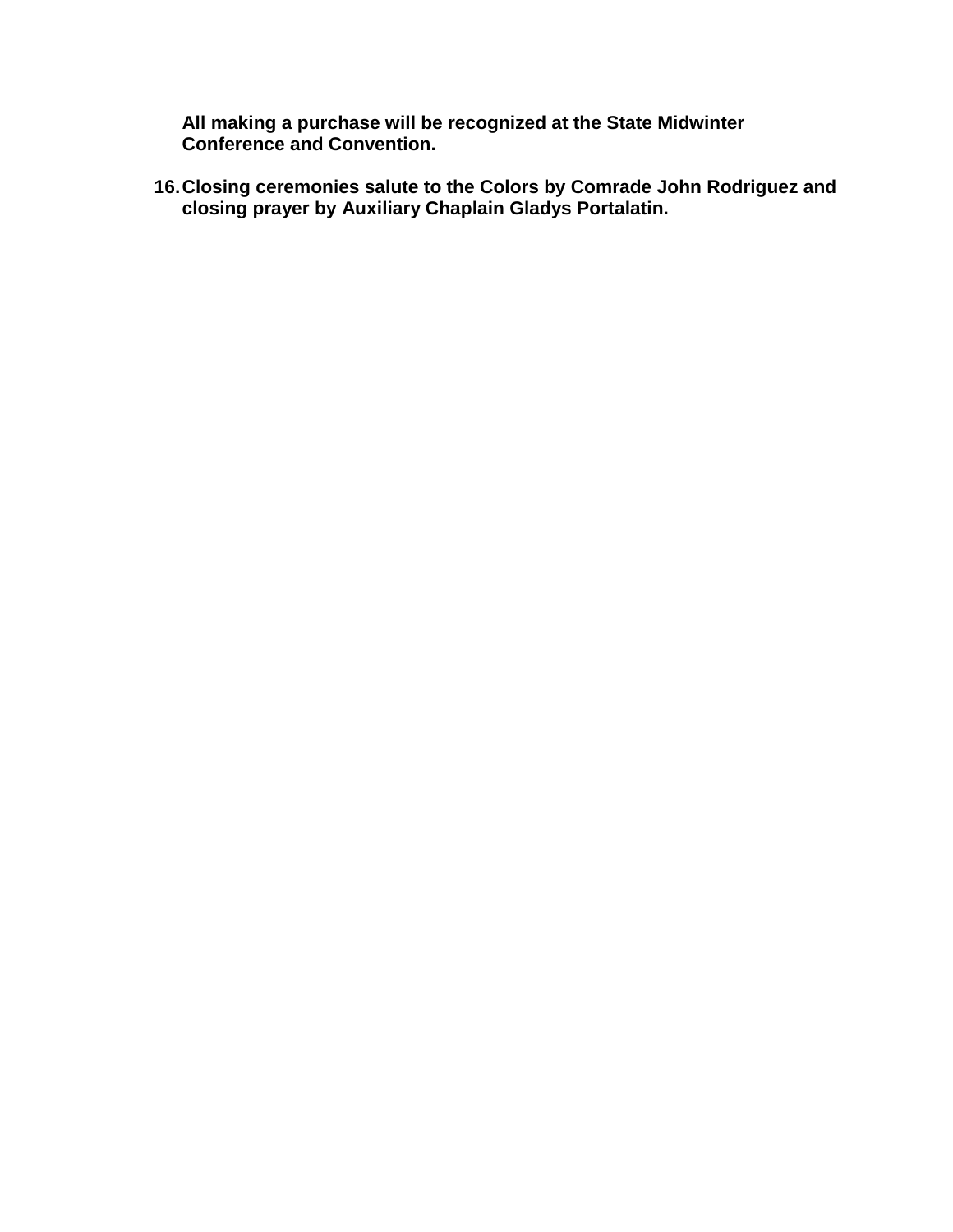## **VFW DISTRICT 20 MEETING 24 AUG 2019 VFW POST 9186**

**1. Call to Order: The meeting of Texas VFW District 20 was called to order by District Commander Rolando Webber, on 24 Aug 2019 at 1020 am.**

## **Distinguished**

**Guests: John Shipley- Deputy State Inspector/Past District Commander Robert Dickerson- Past National Chaplain Ed Torres- Past State Commander/Past District Commander Cris Vieyra- Past District CC Larry Sanders- Past State Chief of Staff/Past District Commander Carlos Mujica- Past District Commander Dan Medrano- Past State Judge Advocate/Past District CC Jose Duran-Past District Commander Tony Vasquez- Past District Commander Clarence Soignet- Past District Commander Tish McCullough- Past District Commander**

- **2. Roll call of Officers: Commander Present; Senior Vice Commander Present; Junior Vice Commander Present; Chaplain Present; Judge Advocate Present; Surgeon Present; 1st Year Trustee Present; 2nd Year Trustee Present; 3rd Year Trustee; Adjutant Present; Service Officer Present.**
- **3. Roll call of Posts: Total Attendance 85**

| <b>Post 76 CC+2</b>    | Post 7108 SVC+6       |
|------------------------|-----------------------|
| Post 837 SVC+3         | Post 8397 CC+1        |
| Post 1533 CC+5         | <b>Post 8541 CC+8</b> |
| <b>Post 2059 SVC+1</b> | <b>Post 8555 CC+7</b> |
| <b>Post 4676 CC+1</b>  | <b>Post 8936 CC</b>   |
| Post 4700 CC+6         | Post 9174 CC+6        |
| Post 4815 CC+1         | Post 9186 CC+18       |
| <b>Post 4853</b>       | Post 12041 CC+5       |
| Post 6012 CC+1         | Post 12171 CC+1       |
| <b>Post 6970 CC+2</b>  |                       |

**4. Reading of Minutes: Minutes of District 20 meeting provided to all District Officers and stand approved as written. Motion to accept as written PDC Tish McCullough. Seconded by Comrade Carlos Vela. Motion carried.**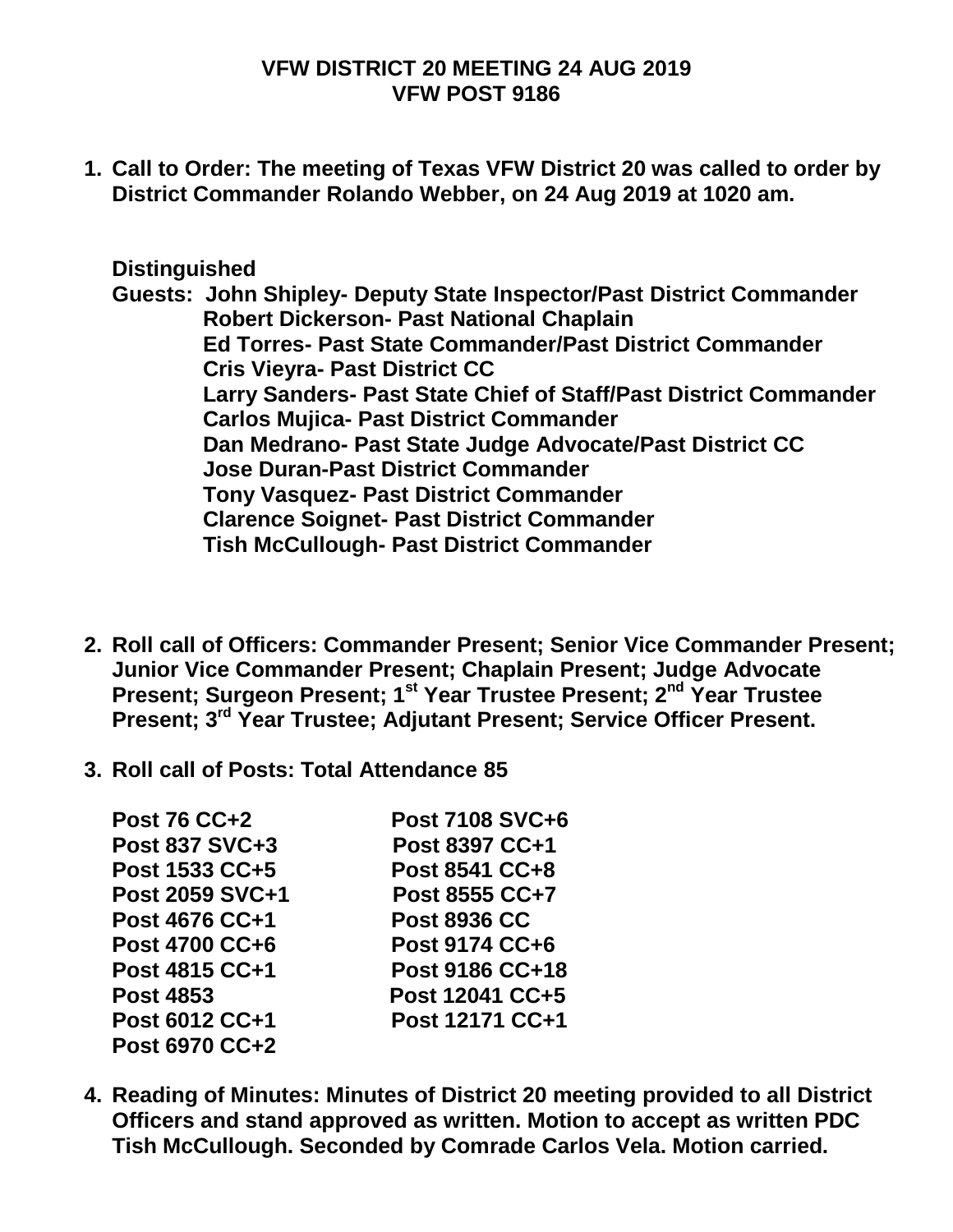**5. Quartermaster Report by District Quartermaster Robert Maldonado.**

**Books have been audited by District Trustees.** 

| <b>General Fund: ----------</b>     |
|-------------------------------------|
| V Sweeps: ----------                |
| Receipts: ------------              |
| <b>Expenditures: -------------</b>  |
| <b>Total Balance: -------------</b> |

**6. Committee Reports:**

**VOD, PP and TA Awards: Chief of Staff Jose Duran** 

**Service Officer Report: District Service Officer Lee Rivas stated that on 21 Aug 2019 President Trump signed an Executive Order authorizing a total of 50,000, 100 % Total and Permanent Disabled Veterans complete payoff of their student loans. At present only approximately 20,000 of the eligible veterans have applied for this benefit.** 

**Webmaster: District Trustee Robert Bennett thanked the posts who are submitting info to be added to District website and Facebook page. He also provided his email address to insure all posts have for submissions.** 

**Surgeon Report: District Surgeon Tish McCullough stated it is great to be back in D20 and also to see familiar and new faces which means we are growing. Texas has the most women veterans in the nation 186,000. A majority of which are probably combat veterans eligible for VFW membership. When recruiting always assume that the male veteran being spoken to his wife may be also be a combat veteran eligible to recruit. The Auxiliary in no longer the Ladies Auxiliary. A good practice to say only the VFW and the Auxiliary no gender involved. She is the Director Mental Health Department, Texas Veterans Commission and will focus on the Mental Health aspect in the District. She challenged all present to do something to help in suicide prevention by having a program at each post. There is free training a 1 ½ hour class provided by Texas Veterans Commission that can be provided by contacting the District Surgeon. She also stated that if you are not enrolled in the VA health program then it is important to do so. If you are not enrolled, then you cannot complain about their programs. The Texas Veterans Commission offers other programs that claims assistance such as Education, Employment, Woman Vet Program, Health Care Advocacy, Veterans Mental Health.**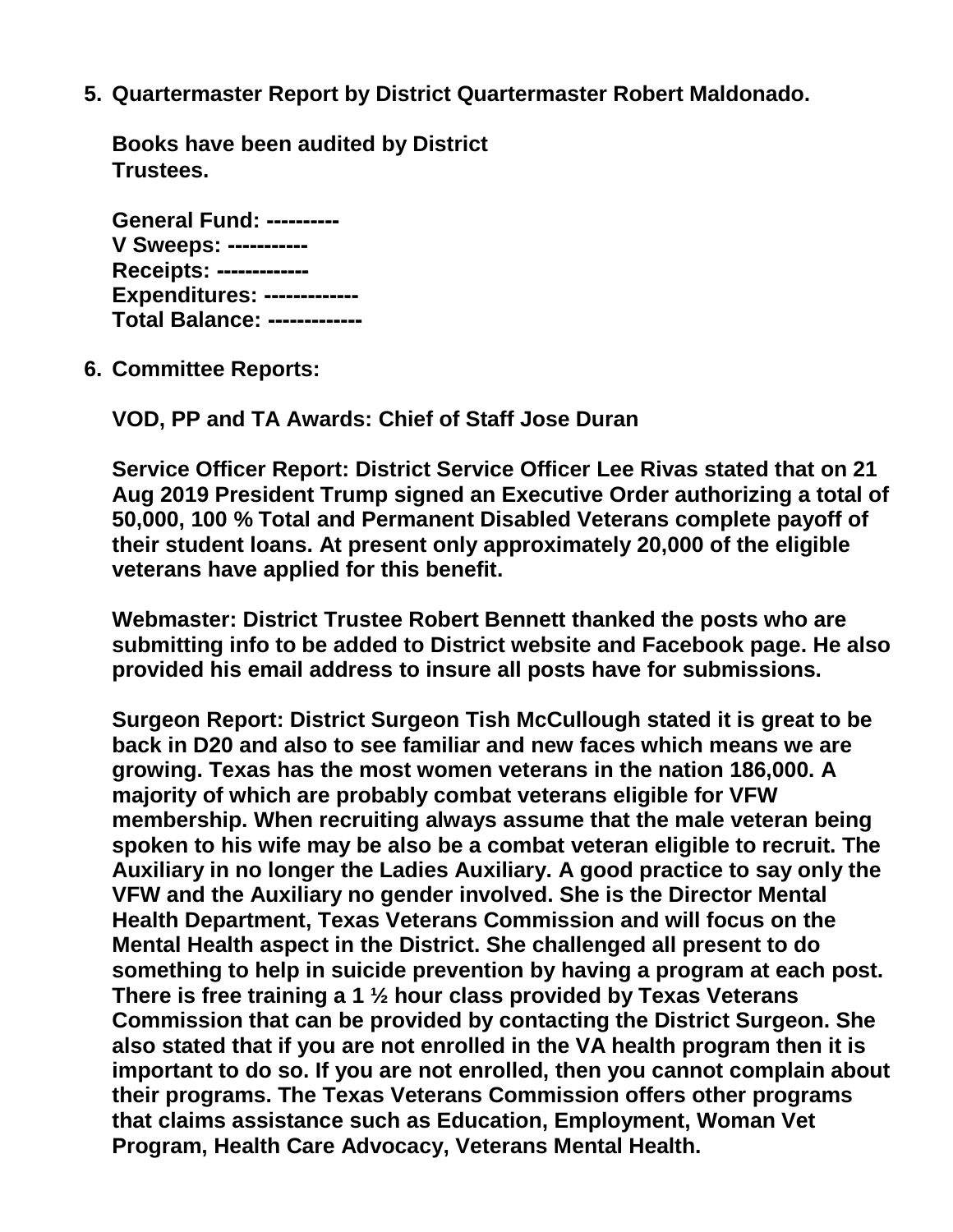**Motorcycle Group Liaison: Comrade John Maines provided info on the State Commander Ride first one in three years on 21 Sep 2019. All riders will meet at Post 7108 and ride to Engleside, Rockport and Corpus Christi. Post 7108 Motorcycle Group will present a \$1,000 check to each Post Rockport and Corpus Christi to assist them in their rebuilding after the hurricane. He also stated that Post 7108 MG was contacted by the principal of James Madison HS and requested assistance. The 7108 MG provided 3 new sewing machines and a check for supplies for the Home Economics class.** 

**Homeless Veterans: Comrade Gilbert Uriegas state that he will be making contact with the Christian Assistance Ministries to ascertain what can be done together to assist Homeless Veterans.** 

**Picnic Report: Comrade Carlos Vela stated that all Commanders should ensure that their emails are provided to him as all updates for the picnic will be done by email. Commache Park #2 has been confirmed in writing. Thanked Comrade Gilbert Cadena for working on the donation letter. Mariachi group during meal a family atmosphere.** 

- **7. VFW National Home remembrance conducted by District Chaplain Lee Arnold. Chaplain Arnold also stated that the wife of Comrade Marvin Roemer, Commander Post 8555 has been taken to the hospital.**
- **8. Unfinished Business:**
	- **A. Bingo paperwork: Comrade Adjutant Pat Clark will complete with assistance of Chief of Staff Jose Duran.**
	- **B. Post Membership Recognition: District Adjutant Pat Clark clarified an approved motion from the District Meeting 23 Feb 2019 pertaining to the \$200.00 awards to posts making All-State and All-American. A review of the recorded minutes made it clear that the \$200.00 will be presented to all posts making All-State and All-American. District Quartermaster Robert Maldonado will provide the checks to the appropriate posts.**
- **9. New Business:**
	- **A. Motion to increase the District 20 meeting registration fee from \$2.00 to \$3.00 by PDC Clarence Soignet. Seconded by PDC Ed Torres. Motion Carried.**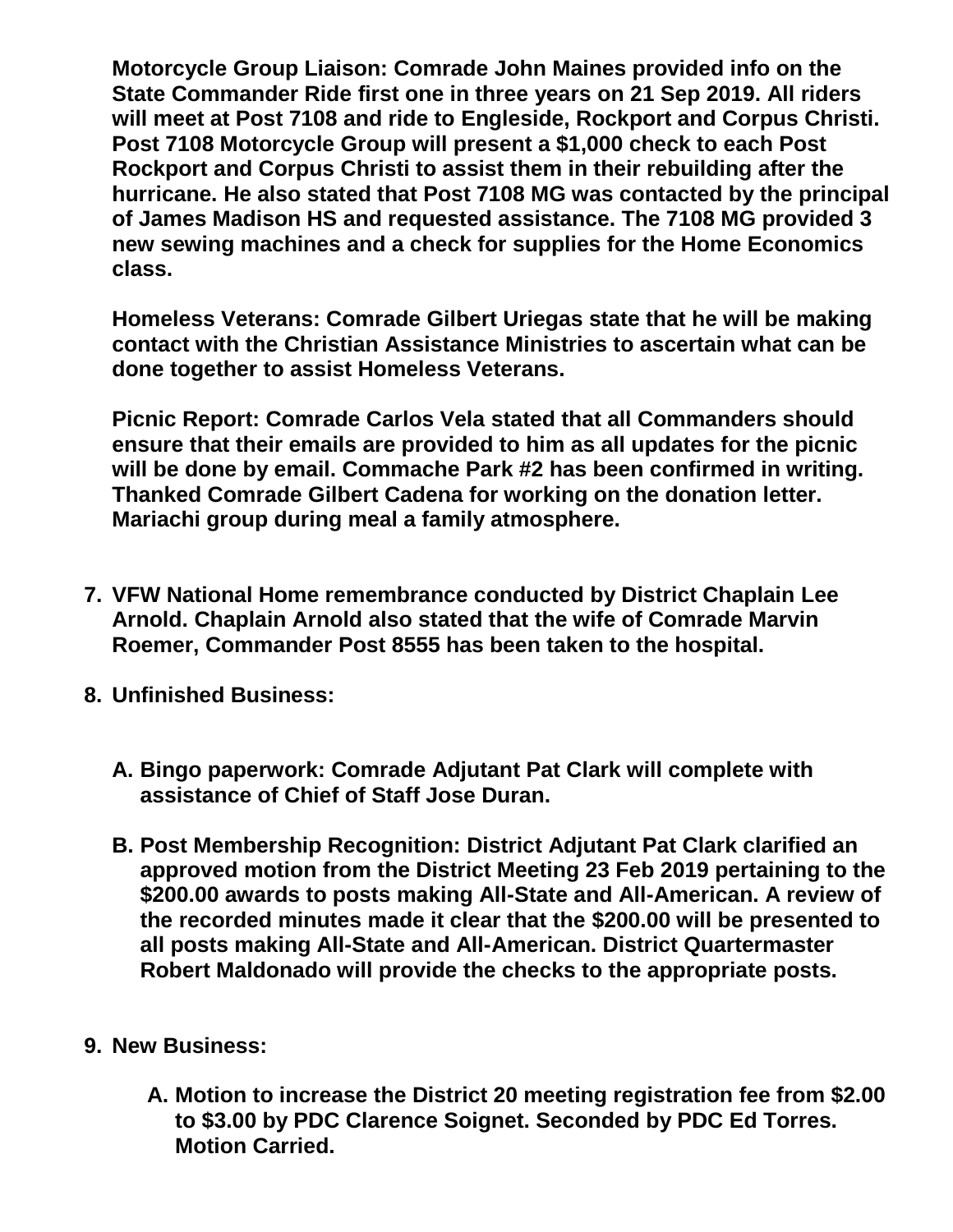- **B. Motion for D20 to purchase 10 raffle tickets in support of Past State Commander Larry Velasquez for National JVC at cost of \$1,000.00 by District Adjutant Pat Clark. Seconded by District Quartermaster Robert Maldonado. Motion Carried.**
- **C. Motion to have District 20 Posts to voluntary participate in the Humana Food Drive to include monetary donations and/or food barrels to start on 11 Nov 2019 with no end date made by Chief of Staff Jose Duran. Seconded by PDC Clarence Soignet. Discussion followed. Motion Carried.**
- **D. Post Inspections: District Commander Rolando Webber stated that the listings provided to all Post Commanders. If you Post is ready to be inspected contact your inspector and set up a date for completion.**
- **E. Weekly Stats: Post Commanders need to pay attention to the weekly status sheets compiled by the State VFW and review each week. Ensure that all of your VPR's and other pertinent info is accurate to ensure the goal of making All-State and All-American.**
- **F. San Antonio Veterans Parade: PDC Tony Vasquez provide information of the 9 Nov 2019 parade. The motto for this parade is "Veterans and Community United". He stated that enclosed floats need to be decorated and meet certain safety criteria. There is a possibility of safety inspections by the San Antonio Fire Department. The deadline for entry in the parade is Tuesday 15 Oct 2019. All the VFW's will be in Sec A leading the parade. There will be a meeting on 3 Nov 2019 for all parade entrants where the parade order and position numbers will be provided.**
- **G. Motion to purchase \$500.00 for Wreaths Across America for Fort Sam Houston Nation Cemetery in 14 Dec 2019 made by District Adjutant Pat Clark. Seconded by Comrade Gilbert Cadena. Motion Carried.**
- **H. Motion to purchase a District 20 National Home Brick for \$100.00 made by District Adjutant Pat Clark. Seconded by PDC Ed Torres. Motion Carried.**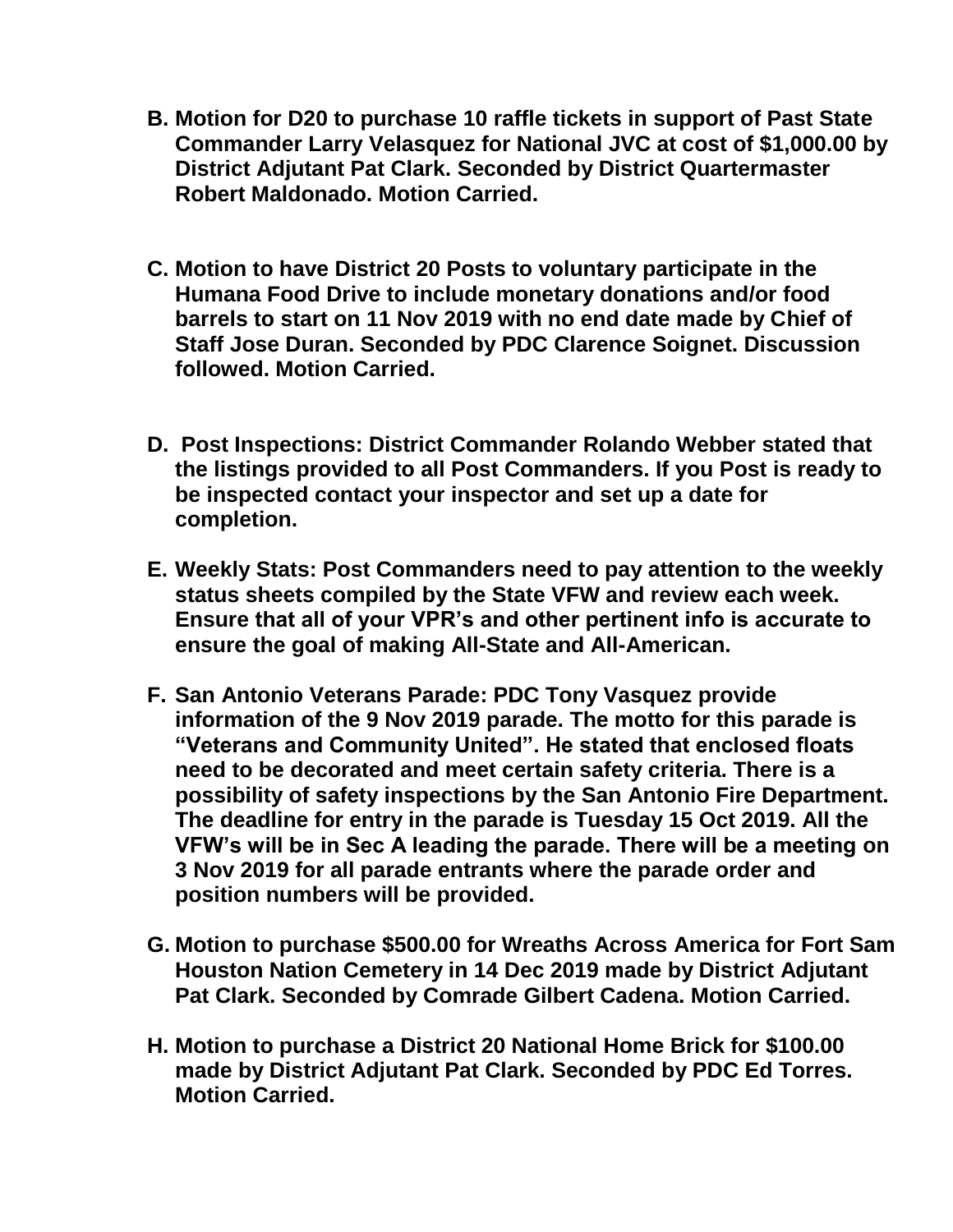- **I. Motion for District 20 to sponsor a hole in Post 1533 Annual Golf Tournament made by District Adjutant Pat Clark. Seconded by PDC Ed Torres. Motion Carried.**
- **J. Motion to donate \$500.00 to the San Antonio Veterans Parade Association made by District Adjutant Pat Clark. Seconded by District Service Officer Lee Rivas. Motion carried.**
- **K. District Judge Advocate Dan Medrano provided clarification on the cost of membership to the Fiesta Commission and also the perks that come along with this membership. He also spoke on Standing Rules as indicated in Roberts Rules of Order 18-19 and page 265 place standing rules in the front of By-Laws.**

## **10.Good of the Order**

 **State Rep: State Deputy Inspector John Shipley presented greetings from State Commander Keith King. He stated that the status sheets provide pertinent info on important items and when that are due. The new National By-Laws are not available, and Commanders need to be knowledgeable of the present By-Laws in effect. Ensure all Posts 990's is on the same sch edule as State 1 Jul- 30 Jun, if no then a supplemental should be submitted to come in line with State. All Commanders should review the National Membership Program from the VFW CINC. Important dates to remember State Mid-Winter Conference 23-26 Jan 2020, State Commander Home- Coming Bay City, Texas 23-26 April 2020. Always enjoying being in District 20 as it is my District.**

 **District Officer of the Day John Rodriguez provided information on the location of the USS Cole ceremony at Fort Sam Houston Cemetery which is to be held at the gravesite.**

| Post 76             | Nο |
|---------------------|----|
| Post 837            | No |
| <b>Post 1533 No</b> |    |
| <b>Post 2059 No</b> |    |
| <b>Post 4676 No</b> |    |